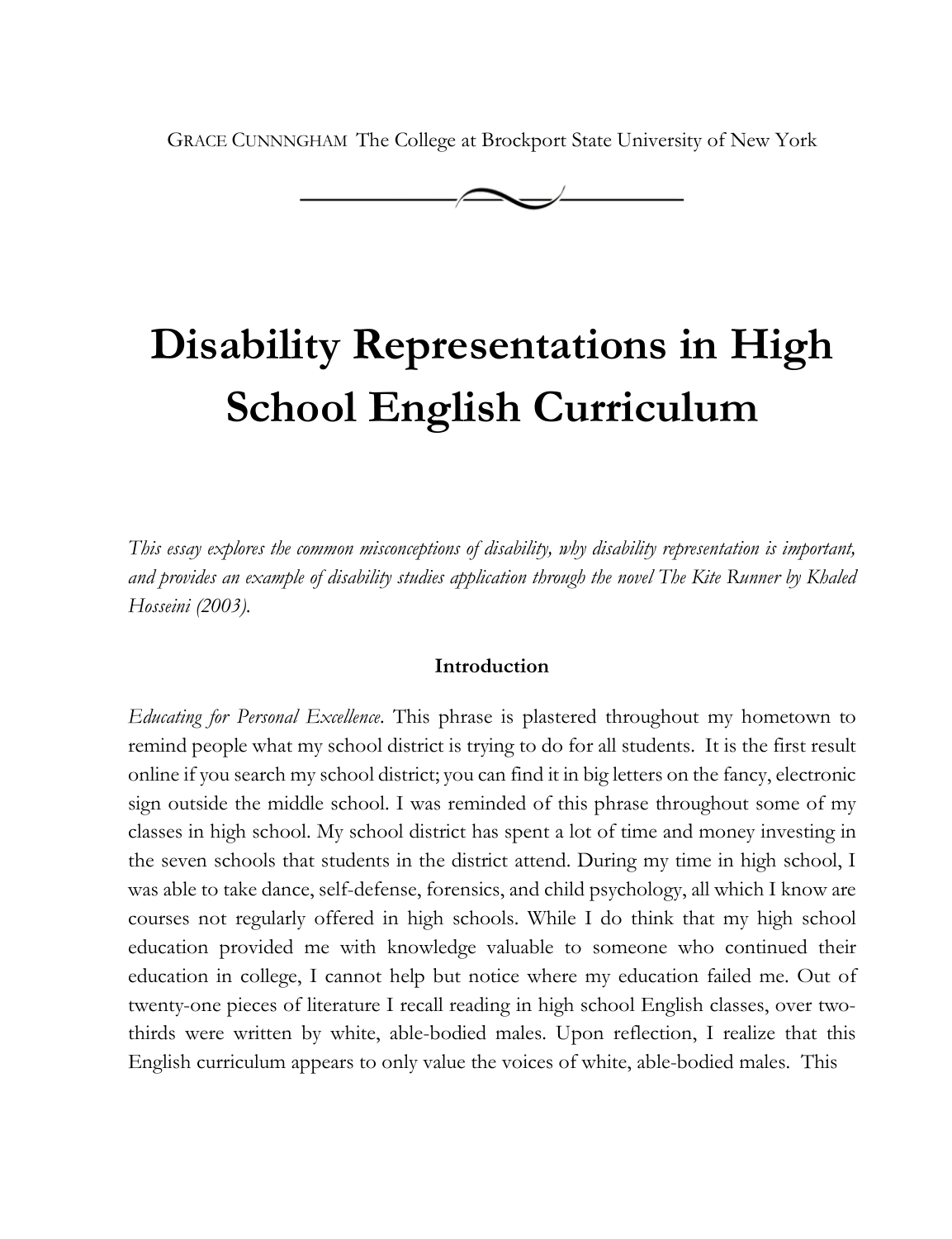list lacks diversity and stories about and by people with other identities. Further reflection made me realize my entire precollege educational career lacked the inclusion of disability as a social identity, disability history, and disability studies. From the knowledge I've gained throughout college, I can see how problematic it is for students to not learn about disability. As a Women & Gender Studies major and a Disability Studies minor, I believe this lack of disability inclusion is problematic and needs to change. In response, this paper presents my research on the common misconceptions of disability and why disability representation is important. I provide an example of disability studies application through the novel *The Kite Runner* by Khaled Hosseini (2003).

## **High School Context**

I spent most of my life living in Rockland County, which is about 45 minutes north of New York City. The high school I went to had 1,496 students enrolled my senior year, with 47 percent of that number recorded as being male, and the other 53 percent recorded as being female. This school has a very high white population, with 71% identifying as such this same year. Thirteen percent of students identified as Hispanic or Latino, 8 percent identified as Asian or Native Hawaiian/ Other Pacific Islander, 5 percent identified as Black or African American, and the rest identified as American Indian, Alaska Native, or Multiracial. One hundred and eightynine students were identified as students with disabilities, while only eighteen were identified as English Language Learners. (NYSED Student Information Repository System, 2015).

# **Defining Disability**

What is disability? The Americans with Disabilities Act of 1990 (as amended, 2009) defines disability as "(A) a physical or mental impairment that substantially limits one or more major life activities of such individual; (B) a record of such an impairment; or (C) being regarded as having such an impairment" (sec. 12102). This definition of disability differs greatly from the American perception of disability. When you and I may think of someone who is physically disabled, we may imagine someone who needs a wheelchair to move around, but not a grandparent with a cane. We may imagine someone who has a vision impairment as using a walking cane, but not someone with glasses. These are a few simple examples of disability and not representative of the broad spectrum disability lies across, however, it provides a reference as to how often we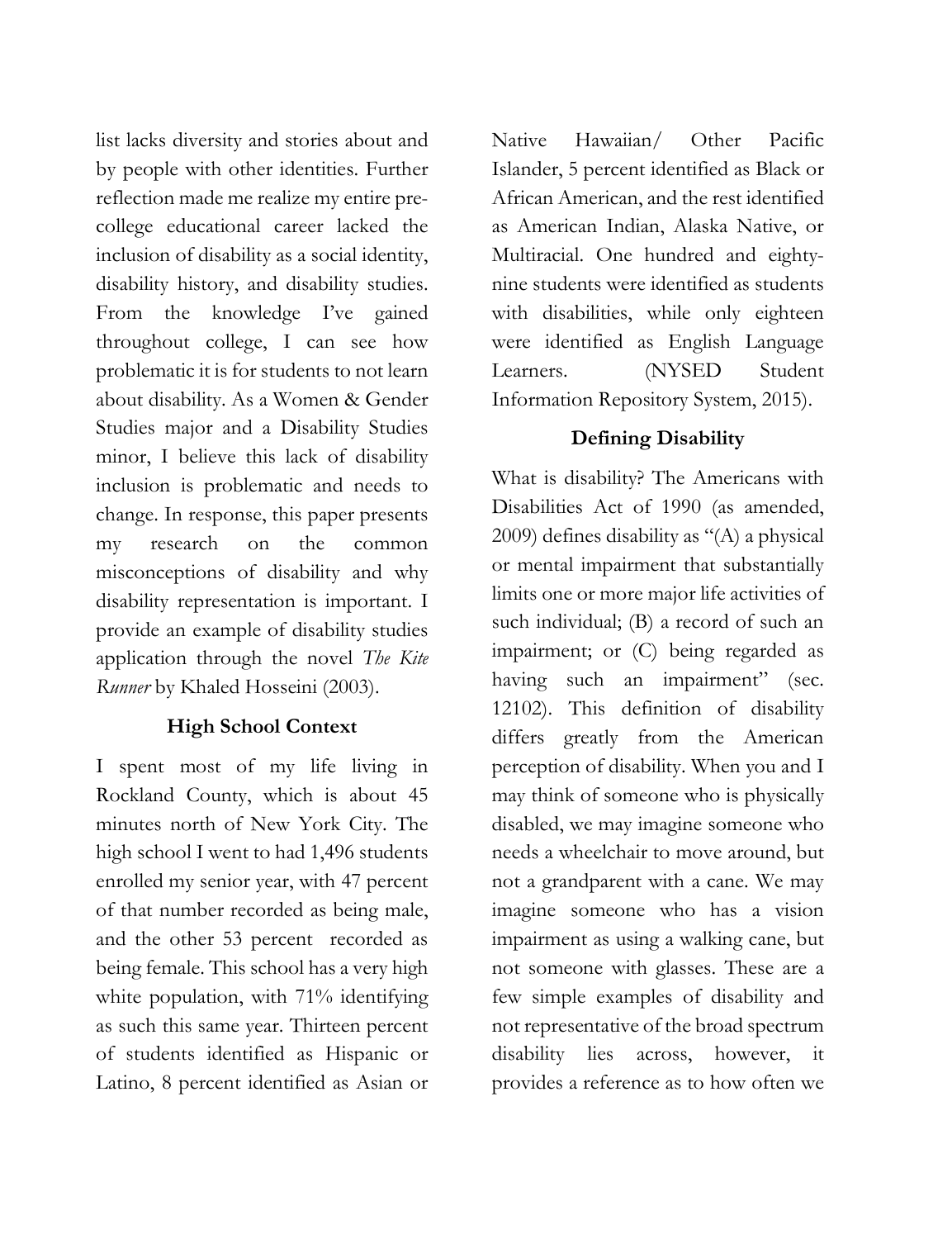see types of disability. Throughout their lifetime, most people will personally experience disability, either temporarily or permanently. The World Health Organization (2021) shares that about 15 percent of the world's population will experience disability, which is equivalent to over one billion people ("Overview"). The National Center on Birth Defects and Development Disabilities (2020) state that in the United States, 61 million adults live with a disability. Although the number of people who will experience disability is high, disability is a topic that is not properly represented and many misconceptions need to be discussed and changed.

# **Misconceptions of Disability**

One of the most common, generalized misconceptions of disability is that disability is "bad." As disability is a social identity, this idea that disability is bad is like the idea that being gay is bad or the idea that being Black is bad. However, unlike the efforts of LGBTQ+ and Black activists, the message of disability activists has not reached the general population. We often hear messages that are ableist and anti-disability reinforced in everyday life, and we see this in movies, novels, TV shows, and everyday language. A few examples of ableist everyday talk include:

"What's wrong with them?" or "I think there's something wrong with them," in reference to someone who is neurodivergent or has a physical disability, but it is not evident what that is exactly. "I'd rather kill myself than be in a wheelchair" or "they are confined to a wheelchair," suggests that life is not worth living with a physical disability and that having a physical disability is burdensome. "That's r\*tarded" is a word that has often been used as a replacement for "stupid" and has become known as a slur, however it is still often used in everyday talk.

These examples are only a few of many, and often are used without realizing the harmful message people reinforce by using these. In addition to the reinforcement that disability is bad through everyday talk, we also see disability depicted as a symbol for bad, evil, or something else to that effect. Sometimes, this idea gets translated to being a significant part of a character's identity in a movie, TV show, play, or novel. One example for why this concept is repeated is explained by Longmore (2003), stating that

[G]iving disabilities to villainous characters reflects and reinforces, albeit in exaggerated fashion, three common prejudices against handicapped people: disability is a punishment for evil;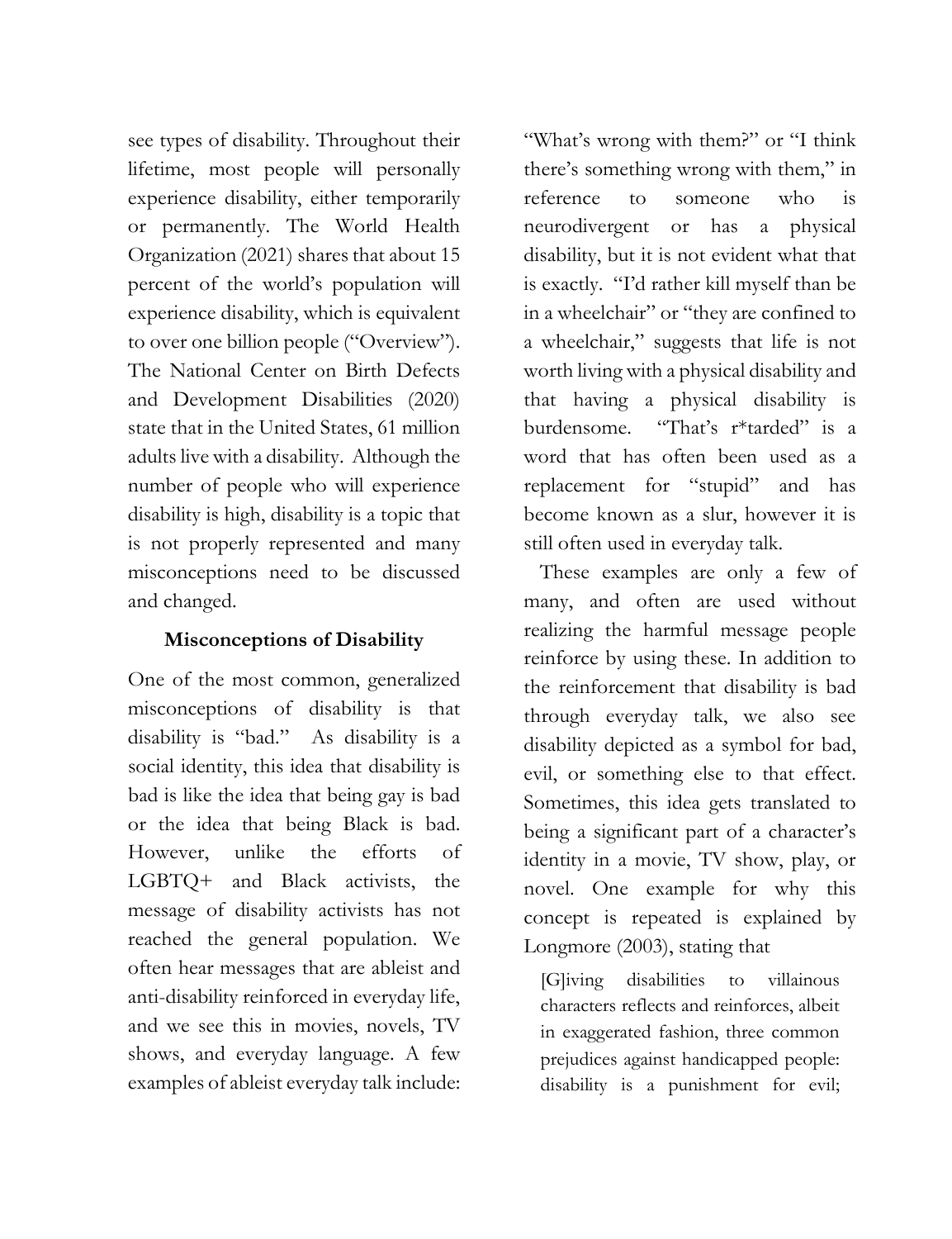disabled people are embittered by their 'fate': disabled people resent the nondisabled and would, if they could, destroy them (p. 134).

One well-known place we see repeated use of this trope in media is in Disney films. For example, Captain Hook from Peter Pan is a Disney villain character with a disability, and the disability can be interpreted to symbolize the evilness of his character. In a Tumblr post, Li (n.d.) explains this example:

First, his hand was eaten by the crocodile and can be inferred to symbolically represent punishment for being evil. Second, Captain Hook seems to be cognitively affected by the trauma of losing his hand and the handicap and disadvantage of having a hook is subtly hinted at when he fights with Peter Pan. Lastly, Captain Hook seeks to get revenge on Peter Pan and seems to be belligerent toward anyone in his way (para. 4).

This example of Disney's use of disability to represent the villain is a way in popular culture that we reinforce the idea that disability is bad. Captain Hook is an example of (negative) disability representation, but one that is popular and viewed by many children. This type of representation is important to discuss because it seems like it would be harmless, but all representations are important because each influences the

way we think and leaves a lasting impression.

### **Importance of Representation**

In my personal schooling experience, there was no discussion or representation of disability in literature or course curriculum. I imagine this is the experience of most students in America's educational system, both disabled and able-bodied. However, research has shown that representation of different identities is important for both students with and without those identities. Representation in literature matters because it allows for students to identify with the characters. For example, a study has shown that young, white girls use texts about relationships, social memberships, and sexuality as a guide (Koonce, 2014). For young Black females, reading stories with characters they share the same racial identity with has led to engagement with the text and a personal positive identity development (Koonce, 2014). As most people will either experience disability or know someone with a disability, this representation allows them to see disability in literature and develop their understanding of how disability functions as a social identity in the world.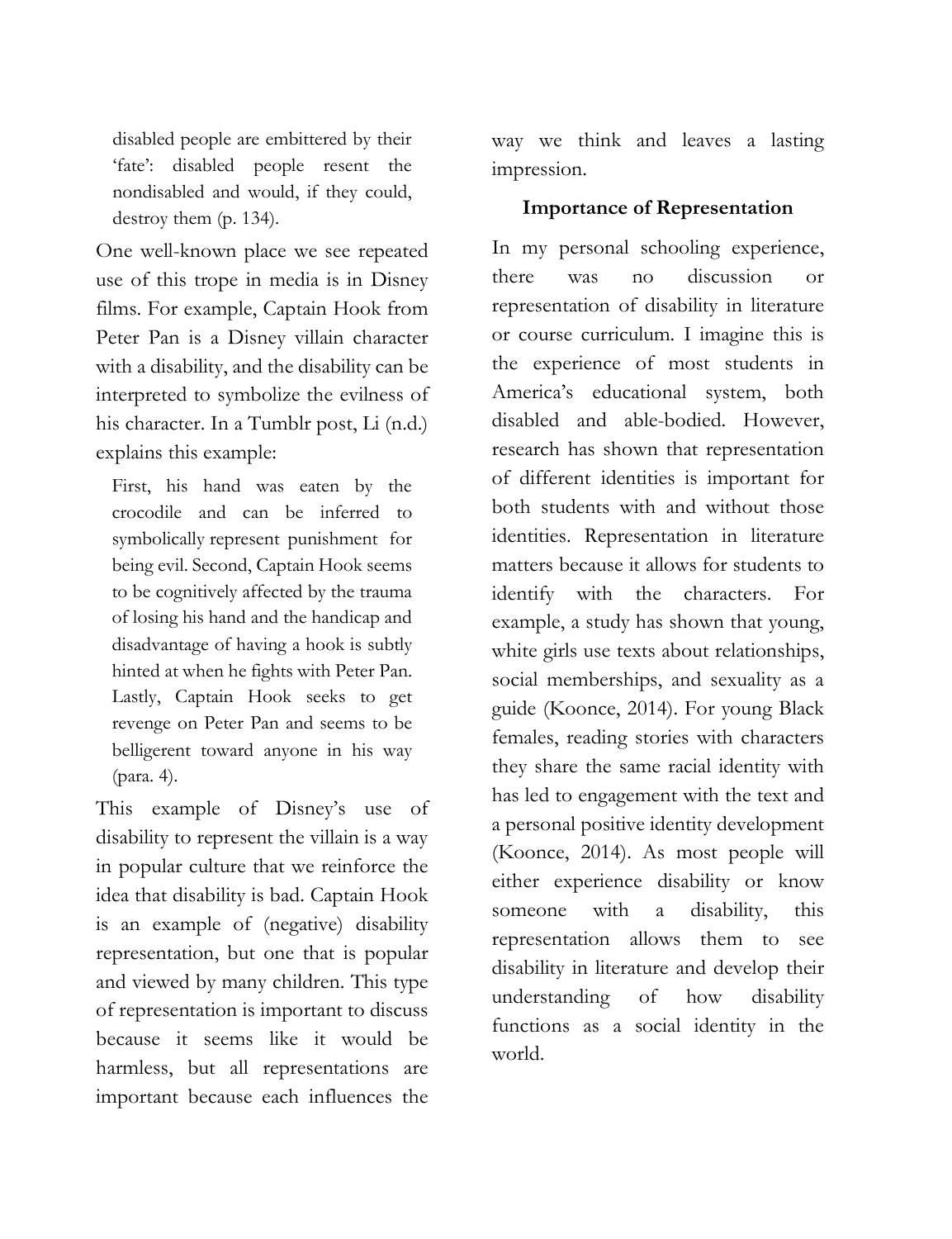## The Kite Runner

In high school, *The Kite Runner* by Khaled Hosseini (2003) was one of the assigned readings. My class read this book during my sophomore year, and this was one of my favorites. In college, I picked up the book one Friday night to reread it and realized this novel had included disability. Further thought has allowed me to dissect this novel and provide examples of how this novel can be connected to a disability studies framework. I am glad that I was able to read this novel in high school and believe it was a good inclusion within my English high school curriculum, which is why I would urge educators to include this novel as part of the coursework. Hower (2003), in a New York Times Book Review, describes *The Kite Runner* by Khaled Hosseini (2003) as a book that:

tells a story of fierce cruelty and fierce yet redeeming love. Both transform the life of Amir, Khaled Hosseini's privileged young narrator, who comes of age during the last peaceful days of the monarchy, just before [Afghanistan's] revolution and its invasion by Russian forces. But political events, even as dramatic as the ones that are presented in *The Kite Runner*, are only a part of this story (paras. 1-2).

Hower (2003) continues,

In *The Kite Runner,* Hosseini gives us a vivid and engaging story that reminds us how long his people have been struggling to triumph over the forces of violence -- forces that continue to threaten them even today (para. 9).

In this novel, Amir is the main character and narrative voice. He lives with his father, Baba, and his father's friend is often around Rahim Khan. Amir and Baba have two servants, Ali and his son Hassan, who have been connected to the family since Baba and Ali were children. Amir and Hassan grow up closely as friends despite the power dynamic, and life-altering events shift their friendship and eventually leads them to change paths. Although many of the characters in the novel experience a type of disability, one of the disabilities with the most metaphorical meaning and that gives the novel narrative prosthesis is Hassan, who was born with a cleft lip.

The first part of narrative prothesis is when "a deviance or marked difference is exposed to a reader" (Mitchell & Snyder, 2000, p. 209). In *The Kite Runner*, this deviance takes the form of a physical difference, being that Hassan is born with a cleft lip. The first description the reader gets of Hassan describes his

…tiny low-set ears and pointed stub of a chin, a meaty appendage that looked like it was added as a mere afterthought.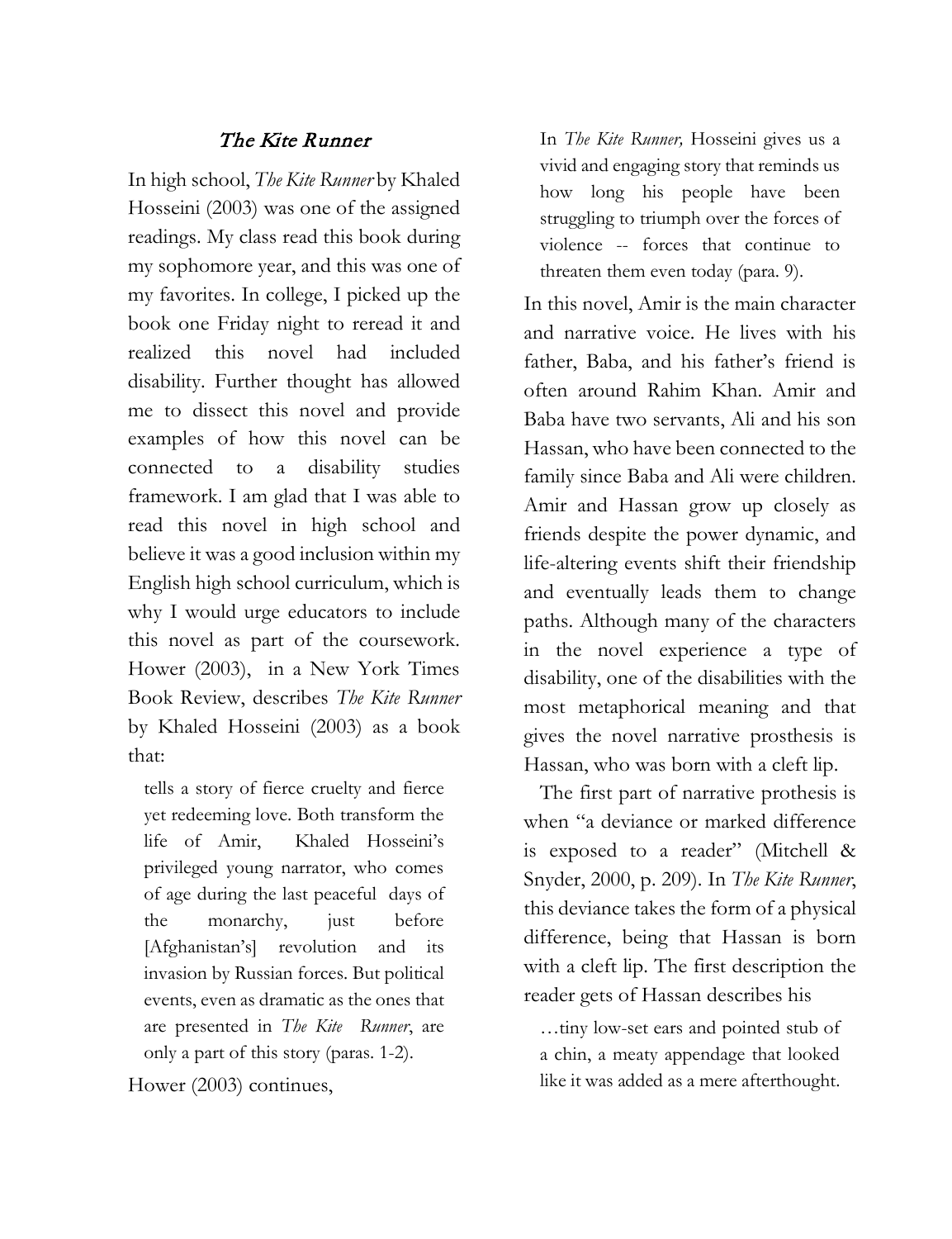And the cleft lip, just left of midline, where the Chinese doll maker's instrument may have slipped, or perhaps he had simply grown tired and careless (Hosseini, 2003, p. 4).

Amir also shares what he has heard about Hassan's birth, that "Sanaubar [Hassan's mother] had taken one glance at the baby in Ali's arms, seen the cleft lip, and barked a bitter laughter" (Hosseini, 2003, p. 13). Hassan's cleft lip was a noticeable feature of his face, and something that was deviant from the appearances of other characters such as Amir and Baba.

The second factor of narrative prothesis is when the "narrative consolidates the need for its own existence by calling for an explanation of the deviation's origins and formative consequences" (Mitchell & Snyder, 2000, p. 209). The reader can conclude that the metaphorical reasoning Hosseini gave Hassan a cleft lip is that it originally acts as symbol for Baba's sin and guilt and later develops to Baba and Amir's sins and guilt. Rahim Khan tells an adult Amir that Baba is the father to both Amir and Hassan, and that the two are half-brothers. Baba feels guilty because he is the father of Ali's child, someone who has given his life to him and he has now betrayed. To make up for his sin, Baba made sure to love and treat Hassan as much like a son as he could without drawing attention from society.

Rahim Khan describes Baba's feelings to Amir by saying that "your father was a man torn between two halves, Amir jan: you and Hassan. He loved you both, but he could not love Hassan the way he longed to, openly, and as a father" (Hosseini, 2003, p. 386). When Amir finds out that Hassan is his brother, he thinks about all the testaments of Baba's love for Hassan that Amir witnessed throughout his childhood. He remembers

Baba hiring Dr. Kumar to fix Hassan's harelip. Baba never missing Hassan's birthday. [He] remember[s] the day we were planting tulips, when [he] had asked Baba if he'd ever consider getting new servants. *Hassan's not going anywhere*, he'd barked. *He's staying right here with us, where he belongs. This is his home and we're his family*. He had wept, *wept*, when Ali announced he and Hassan were leaving" (p. 288).

As remembered by Amir, one year, for Hassan's birthday, Baba chose to get Hassan surgery to fix the cleft lip. After it healed, Hassan was left with a "pink jagged line running up from his lip" (p. 60). This scar was left as a permanent but faint reminder of Baba's guilt and attempt to repent for his sin. The scar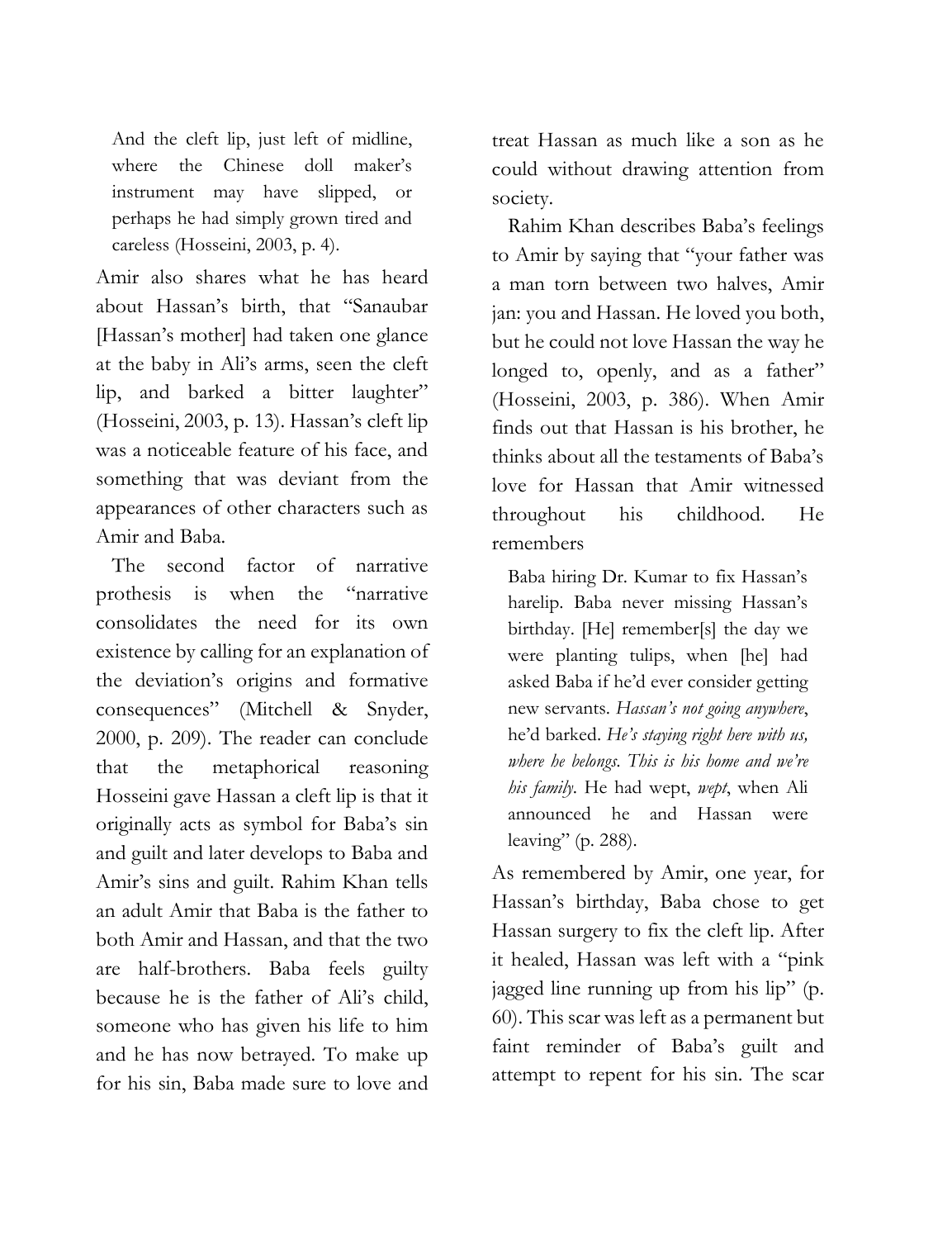becomes a symbol of Amir's guilt, because of an event Amir did not stop that happened "the winter that Hassan stopped smiling" (p. 60).

A large part of Afghani culture is kite flying and running, and during the big tournament of the year, Amir won the competition for kite flying, and Hassan went to "run" the last kite Amir had cut down. Having the physical kite was a prized possession in this culture, and when Hassan got the kite and was on his way back to Amir, the town bully Assef had him held down and raped him. Amir had gone off to find him, and instead of stepping in to help Hassan, who loved and protected him, Amir ran and did not save his friend. Amir held this onto this guilt, and the scar on Hassan's lip reminded him of how his friend was no longer willing to smile.

The third factor of narrative prosthesis is that "deviance is brought from the periphery of concerns to the center of the story to come" (Mitchell & Snyder, 2000, p. 209). Amir is reminded of Hassan and this cleft lip when he receives a call from Rahim Kahn to leave California and come back for a visit, and the memories coming flooding back to Amir. When the two men are reunited, Rahim Khan gives Amir a polaroid picture of Hassan and his son Sohrab, which serves as a physical reminder of

this deviance to Amir. Amir is reminded of his sin and guilt, and he feels responsible to make up for this, as Rahim Khan's final, dying wish.

The final and fourth factor of narrative prosthesis is "the remainder of the story rehabilitates or fixes the deviance in some manner" (Mitchell & Snyder, 2000, p. 209). This process begins when Rahim Khan sends Amir back to Afghanistan to retrieve Sohrab from an orphanage. Amir acknowledges this by noting "that Rahim Khan had summoned me here to atone not just for my sins, but for Baba's too" (Hosseini, 2003, p. 289). Amir has to go through multiple struggles to retrieve Sohrab, one of them coming face-to-face with Assef, the one who raped Hassan. During this physical fight, Amir experienced serious bodily damage. He had seven broken ribs, a cracked orbital frame, swallowed his teeth, and other damage. After some medical care, the doctor told him that "the impact had cut your upper lip in two...clean down the middle" (p. 381). Amir reflects about this and realizes that it is "[c]lean down the middle. Like a harelip" (p. 381). During this moment, Amir feels like he has received some closure for both his and Baba's sins and guilt. At the end of the novel, Amir adopts Sohrab and brings him back to California for a better life. Throughout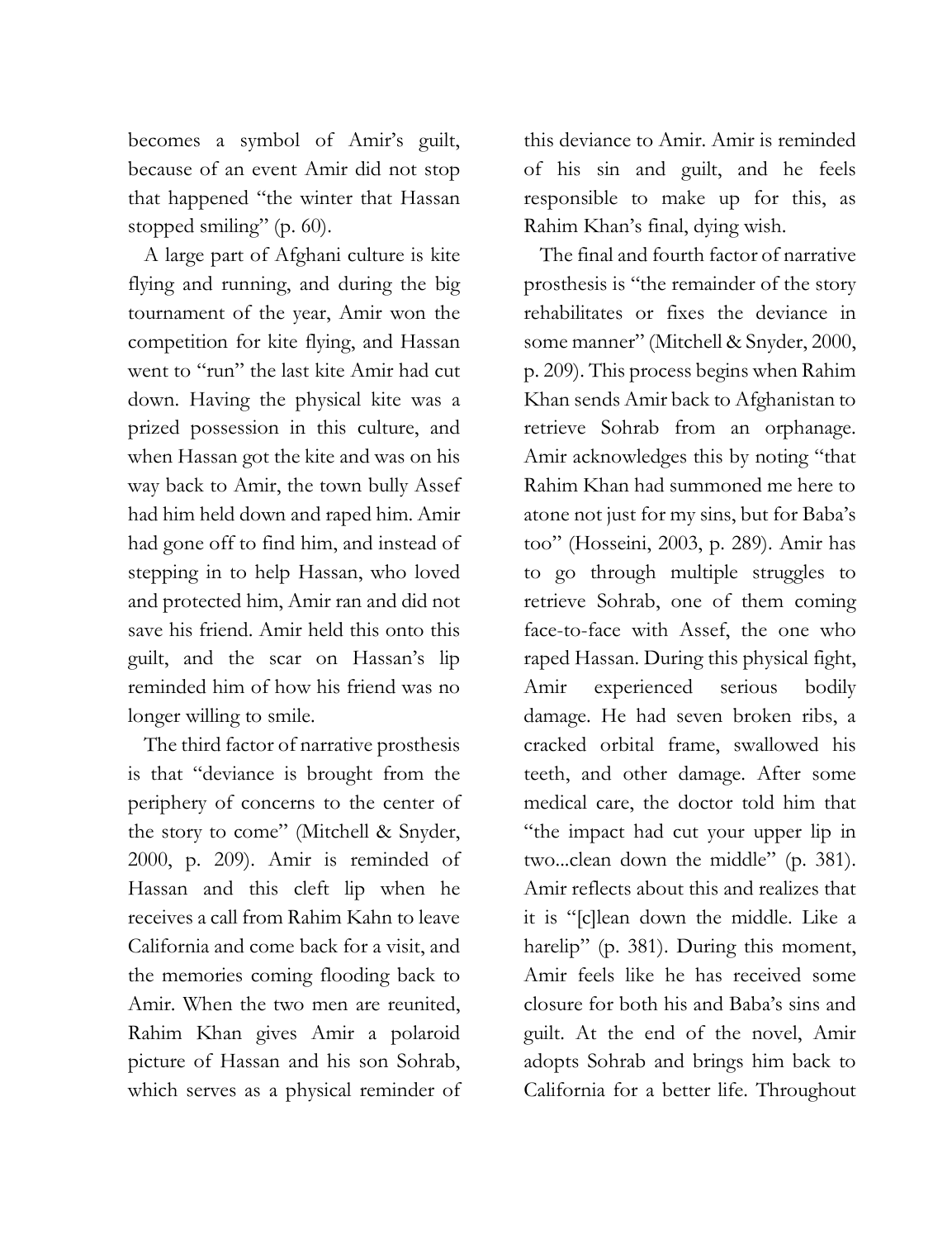the novel of *The Kite Runner,* Hassan's disability is used as a metaphor for guilt and sin and Hosseini uses narrative prosthesis throughout the novel to convey this.

### **Conclusion**

In this essay, I have discussed the importance of disability representation, dissected the common misconception that disability is bad, and effectively weaved discussion of these ideas with disability studies using *The Kite Runner* by Khaled Hosseini (2003) as an example. From my work, I hope you leave with an increased understanding of how it is imperative that disability and disability studies are taught in the classroom, and that this can be done using novels that are already included in high school English curriculum. This provides an opportunity for teachers and schools to be truly *educating for personal excellence*, as my high school has strived to do, and will foster a more inclusive and intersectional future.

#### **References**

- Americans with Disabilities Act of 1990, as Amended 42 U.S.C. § 12101 et seq. (2009). <https://www.ada.gov/pubs/adastatute08.htm>
- Hosseini, K. (2003). *The kite runner.* Seal Books.
- Hower, E. (2003, August 3). The servant [Review of the book *The kite runner*, by K. Hosseini]. *New York Times Book Review, 108,* 4.
- Koonce, J. B. (2014). The caged birds sing: Highlighting the voices of Black adolescent females on their language and literacy practices–three qualitative investigations. Michigan State University Libraries Digital Repository*.*  <https://d.lib.msu.edu/etd/3039>
- Li, R. (n.d.). Why do many villains possess disabilities? *Tumblr.* [https://r2j2.tumblr.com/post/3928038632/why-do-many-villains-possess](https://r2j2.tumblr.com/post/3928038632/why-do-many-villains-possess-disabilities)[di](https://r2j2.tumblr.com/post/3928038632/why-do-many-villains-possess-disabilities)sabilities
- Longmore, P. (2003). *Why I burned my book, and other essays on disability.* Temple University Press.